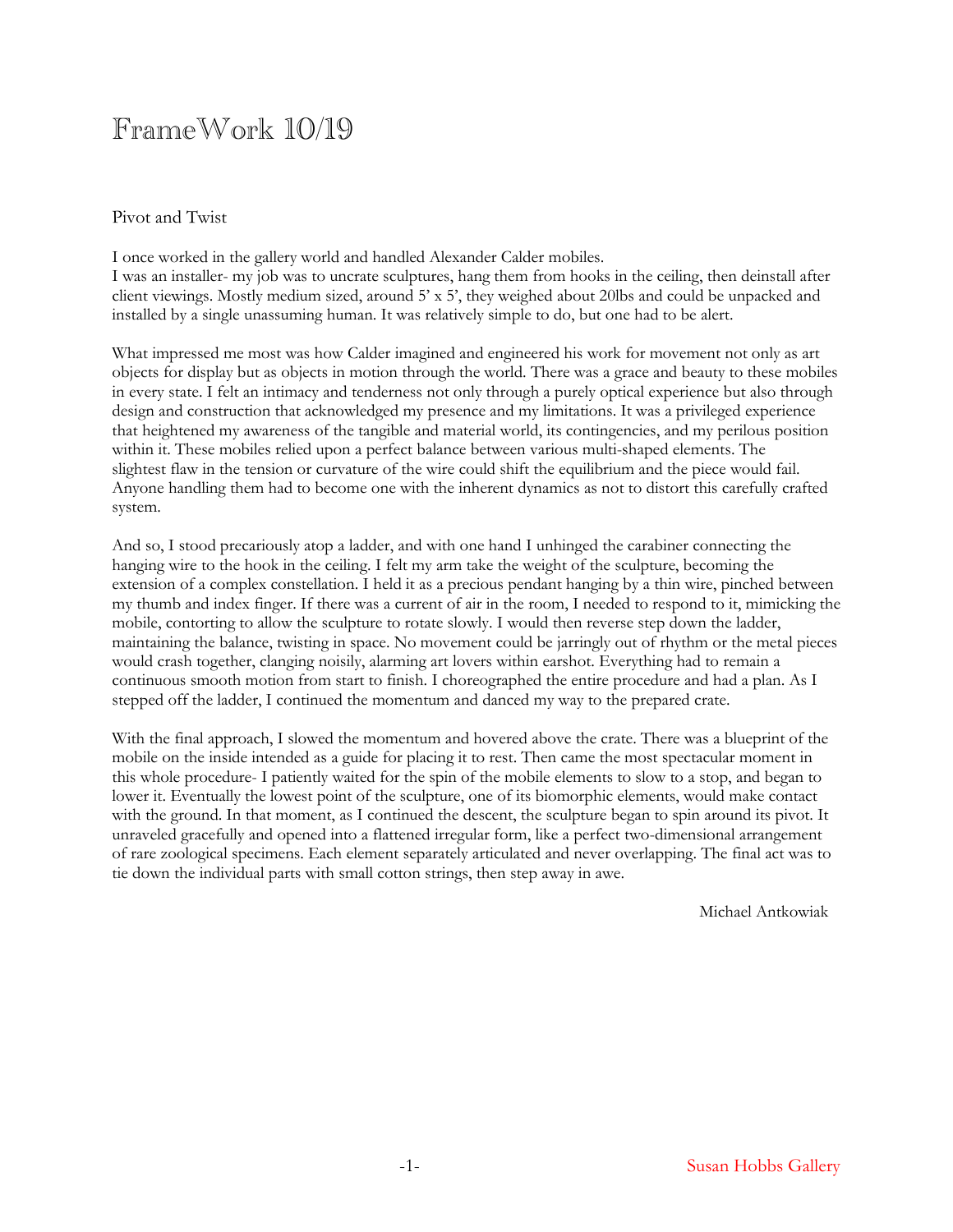

-2- Susan Hobbs Gallery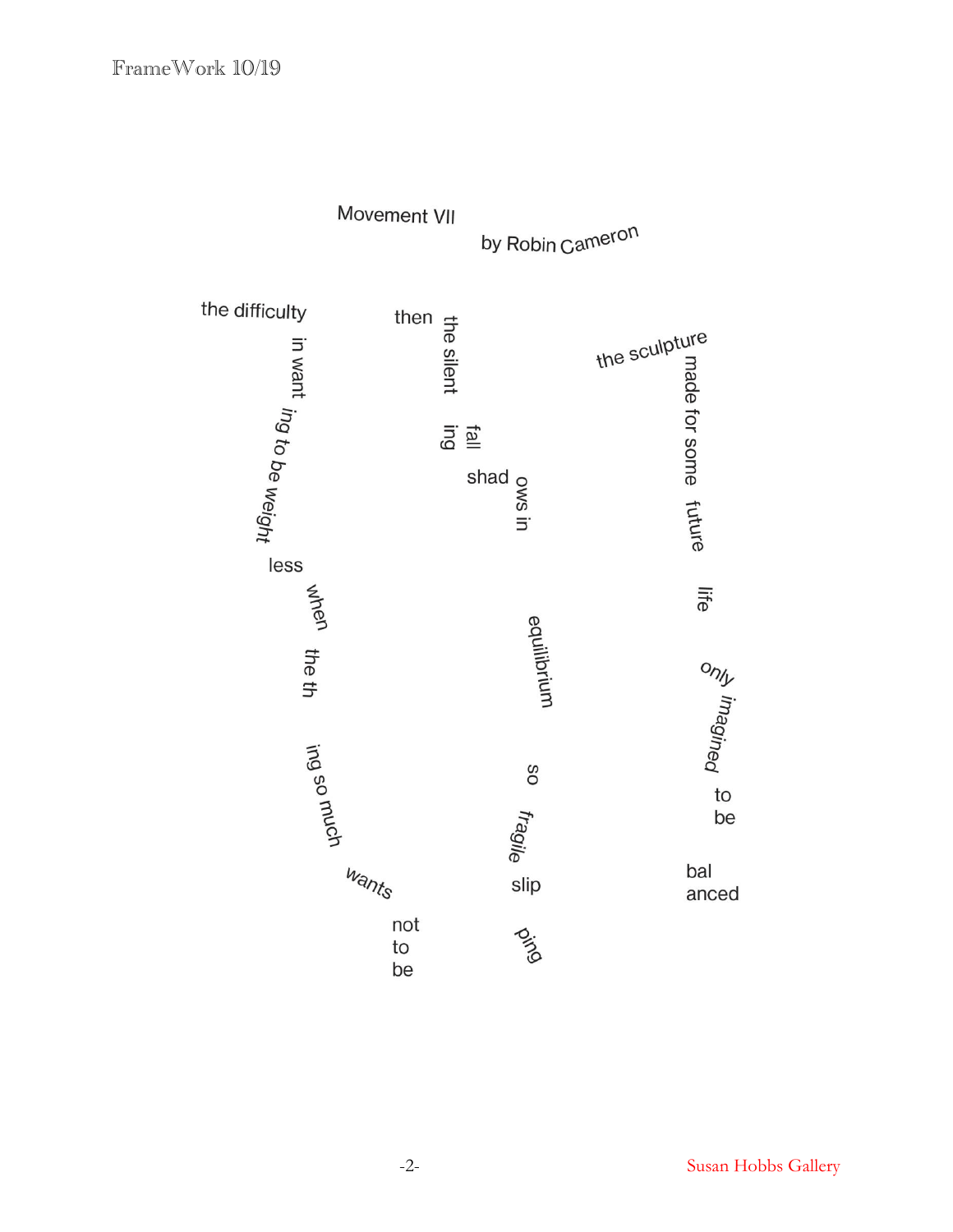## FrameWork 10/19

Drawing our eyes upward, perhaps in wonderment, as we travel through the space under these lanterns, floating in the air above our heads, slowly spinning round and revealing cut-images like shadow-play, do they also transport us to a different landscape? A more alien and darker one framed by the domestication of the strange and unfamiliar? And we, like tourists in search of the exotic, undergo a shift of perception to an embodied experience through this movement in space.

Karen Tam

A mobile is joyful. It occupies space that might otherwise be empty and dead. Sometimes it makes noise. Like a wind chime. On my morning walk, passing a porch that has a wind chime chiming is always a delightful moment.

All you need to make a mobile is string, sticks and something to tie to it, like forks or spoons. Find the balance point and hang it up. It will move in space. I did that a lot when I was a kid. And at Christmas, each shiny ornament I put up on the tree was a little mobile, with tinsel magically twinkling and twirling around it.

A gong is a mobile too. It is suspended, usually from a gong stand, so that it floats freely. When played well, the vibrations of the sound can be felt in the body. The vibrations extend outward to all the particles in the room, making the room itself sing along with the gong.

Alexander Calder made several mobiles with gongs and mallets. As the gongs move in the air, the mallet occasionally strokes the gong softly. A beautiful sound, after which I feel like I am a celebration of Being.

I made a giant mobile for my exhibition Room for Mystics (2017). I didn't think of making it until surveying the space, before all the work was finished, and I saw the 24' ceiling, under which all the paintings, banners, Christopher's music, and people would be moving around. That grand openness above the work provided access to the universe and became the Place of the bright red smiling spirit. In meditation it's good to smile slightly, mouth closed with slightly upturned corners. The Masters say that with this simple action one can change from sadness to happiness. This pose is simple joy. I made the smile 13 feet across, to fit in the delivery truck, wooden, constructed like a kayak, painted red, red rope. Its balanced pose presided over the exhibition space. The bright red mobile in Room for Mystics now rests, wrapped in blankets, on a giant shelf in my studio, waiting for its next time to be a mobile again.

Sandra Meigs

"That art that matters to us- which moves the heart, or revives the soul, or delights the senses, or offers courage for living, however we choose to describe the experience-that work is received by us as a gift is received. Even if we have paid a fee at the door of the museum or concert hall, when we are touched by a work of art something comes to us which nothing to do with the price...The work appeals, as Joseph Conrad says, to a part of being which is itself a gift and not an acquisition- and, therefore, more permanently enduring..."

Lewis Hyde